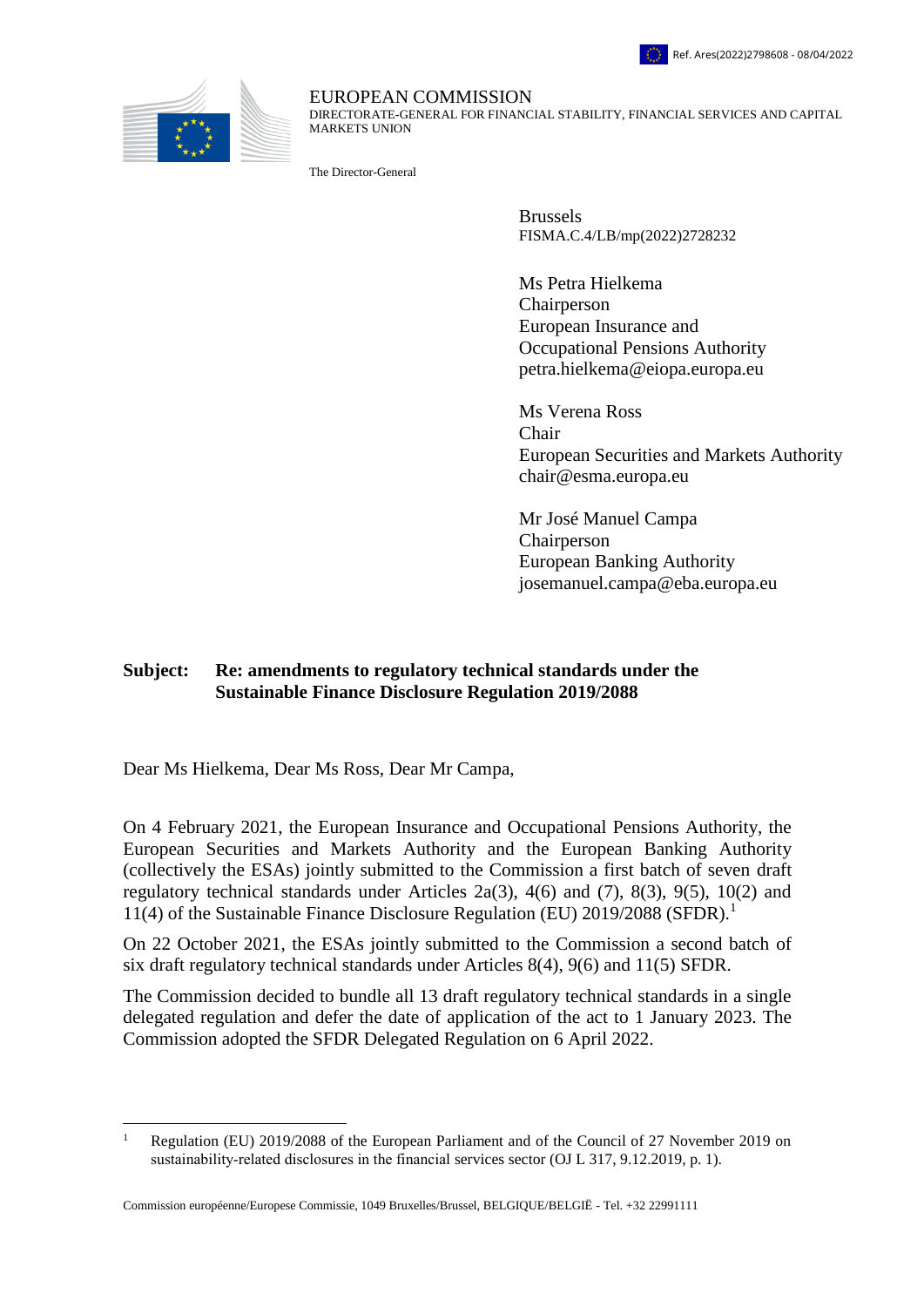On 2 February 2022 the Commission approved in principle and on 9 March 2022 formally adopted a Complementary Climate Delegated Regulation<sup>2</sup> covering nuclear and fossil gas activities.

The Commission therefore considers it necessary to make amendments to the SFDR Delegated Regulation to ensure that investors receive information reflecting the provisions set out in the Complementary Climate Delegated Regulation. If the Commission does not adopt such amendments, several areas in the SFDR Delegated Regulation might risk, if not adjusted, not to appropriately reflect the new factual and regulatory situation.

We are therefore inviting the ESAs to jointly propose amendments to the abovementioned regulatory technical standards in relation to **the information that should be provided in pre-contractual documents, on websites, and in periodic reports about the exposure of financial products to investments in fossil gas and nuclear energy activities.** These amendments should cover in particular pre-contractual and periodic documents or information referred to in Article 6(3) and Article 11(2) SFDR and the product disclosures to be made on websites referred to in Article 10(1) SFDR, for financial products referred to in Article  $8(1)$  to  $(2a)$  SFDR and in Article  $9(1)$  to  $(4a)$ SFDR.

The amendments shall ensure that the disclosures about the degree to which investments are in environmentally sustainable economic activities, i.e. taxonomy-aligned activities, provide for full transparency about investments in sectors and sub-sectors of the economy covered by and compliant with the Complementary Climate Delegated Regulation, in particular on the proportion such investments represent within all investments and in environmentally sustainable economic activities. These amendments shall ensure full transparency on the proportion of investments in sectors and sub-sectors of the economy that derive revenues from activities listed in Template 1 of Annex III to the Complementary Climate Delegated Regulation (constituting a new Annex XII of the Article 8 Disclosures Delegated Act 2021/2178<sup>3</sup>).

We invite the ESAs to jointly submit the abovementioned amendments to the draft regulatory technical standards on the basis of Articles 8(3), 8(4), 9(5), 9(6), 10(2), 11(4) and  $11(5)$  SFDR in conjunction with Articles 10 of the ESAs Founding Regulations,<sup>4</sup> at **the latest by 30 September 2022**. In view of the urgency of the matter, the ESAs may decide to rely on the procedure foreseen in Article 10 of the ESAs Regulations for matters of particular urgency. Where necessary, the ESAs may also use to mandates to develop a draft regulatory technical standard in accordance with Article 2a(3) SFDR in conjunction with Articles 10 of the ESAs Founding Regulations.

We would like to express our gratitude for the outstanding work on this complex matter during the last years. The SFDR and the regulatory technical standards constitute an

 $\overline{a}$ <sup>2</sup> Commission Delegated Regulation amending Delegated Regulation (EU) 2021/2139 as regards economic activities in certain energy sectors and Delegated Regulation (EU) 2021/2178 as regards specific public disclosures for those economic activities.

<sup>&</sup>lt;sup>3</sup> Commission Delegated Regulation (EU) 2021/2178 of 6 July 2021 supplementing Regulation (EU) 2020/852 of the European Parliament and of the Council by specifying the content and presentation of information to be disclosed by undertakings subject to Articles 19a or 29a of Directive 2013/34/EU concerning environmentally sustainable economic activities, and specifying the methodology to comply with that disclosure obligation (OJ L 443, 10.12.2021, p. 9).